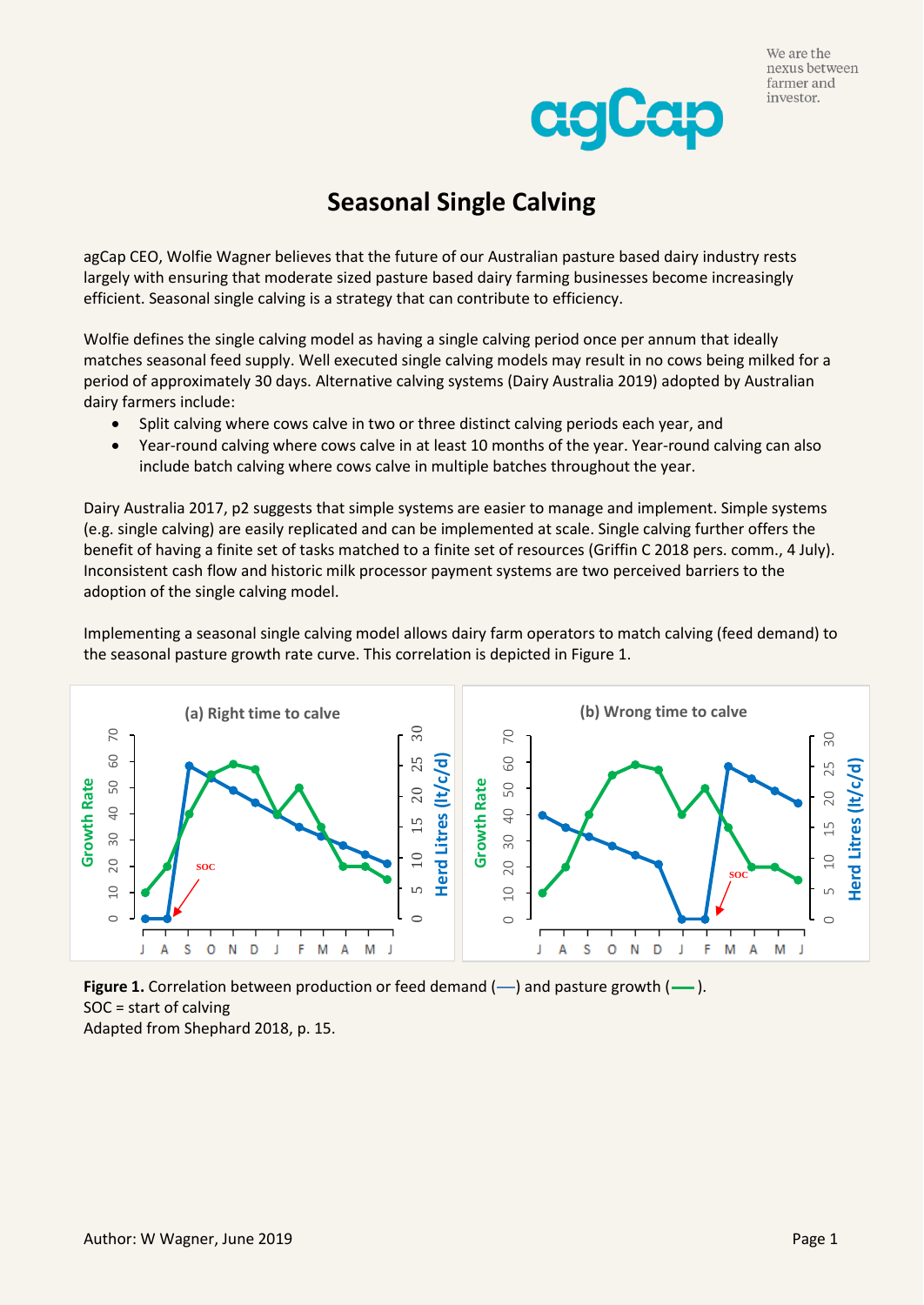

To monitor the success of a single calving model, farmers need to keep accurate records to enable calculation of some key measures (see Table 1). Table 1 includes targets which agCap has achieved with good breeding goals and management systems.

|  | Table 1. Reproductive performance measures |
|--|--------------------------------------------|
|--|--------------------------------------------|

| <b>Primary reproductive measure</b> | <b>Current industry</b><br>performance<br>(Dairy Australia 2017) | Industry target<br>(Dairy Australia 2017) | agCap target |
|-------------------------------------|------------------------------------------------------------------|-------------------------------------------|--------------|
| 6-week in calf rate                 | 50%                                                              | >71%                                      | $>80\%$      |
| End of mating not in calf rate      | 21% (21 week                                                     | < 20%                                     | <10% (8 week |
|                                     | joining)                                                         |                                           | joining)     |
| Number of open days between end of  |                                                                  |                                           |              |
| calving period and start of mating  | 0                                                                | Not Available                             | 40           |

To be able to compare reproductive performance between farms, clearly defined indicators need to be used:

- 6-week in calf rate = the number of cow's pregnancy tested in calf to the first 6 weeks of mating as a percentage of cows at the start of the mating period, and
- End of mating not in calf rate = the number of cow's pregnancy tested not in calf to the whole mating period as a percentage of cows at the start of the mating period.

The major risk of single calving is associated with low in calf rates where the options for these not in calf cows are limited. In other models (e.g. split calving), not in calf cows are simply carried forward into the next calving period. This carry over strategy however can in some instances negatively impact the long-term fertility in our herds. Ideally in a single calving model the not in calf cows are sold as cull cows thereby decreasing the number of replacements bred from these potentially lower fertility cows.

agCap dairy asset management has a focus on whole farm systems and as such aims to ensure that people, process, livestock and pastures are structured and aligned to ensure the best prospect of assets performing above average. Successful single calving models will impact our dairy business in each of these business parameters including:

- **People –** single calving allows the on-farm management team to better allocate their limited resource of time by having a defined set of tasks (Figure 2).
- **Process** single calving assists with all processes including livestock record keeping. All processes and tasks throughout an annual season are clearly defined.
- **Pasture –** seasonal single calving allows better utilization of our cheapest feed source, pasture. Optimizing pasture grown and consumed (i.e. increasing percentage of home-grown feed in the cow's diet) is a key driver of profit (Beca 2018 slide 19).
- **Livestock** single calving ensures that all lactating cows are at a similar stage of their lactation at any point in time throughout the year. This virtually eliminates the need for individual feeding cows grain supplements based on production or stage of lactation. Furthermore, there are minimal groups of replacement heifers being reared again simplifying processes.



**Figure 2.** Annual timeline of livestock tasks (Southwest Victoria autumn calving example)